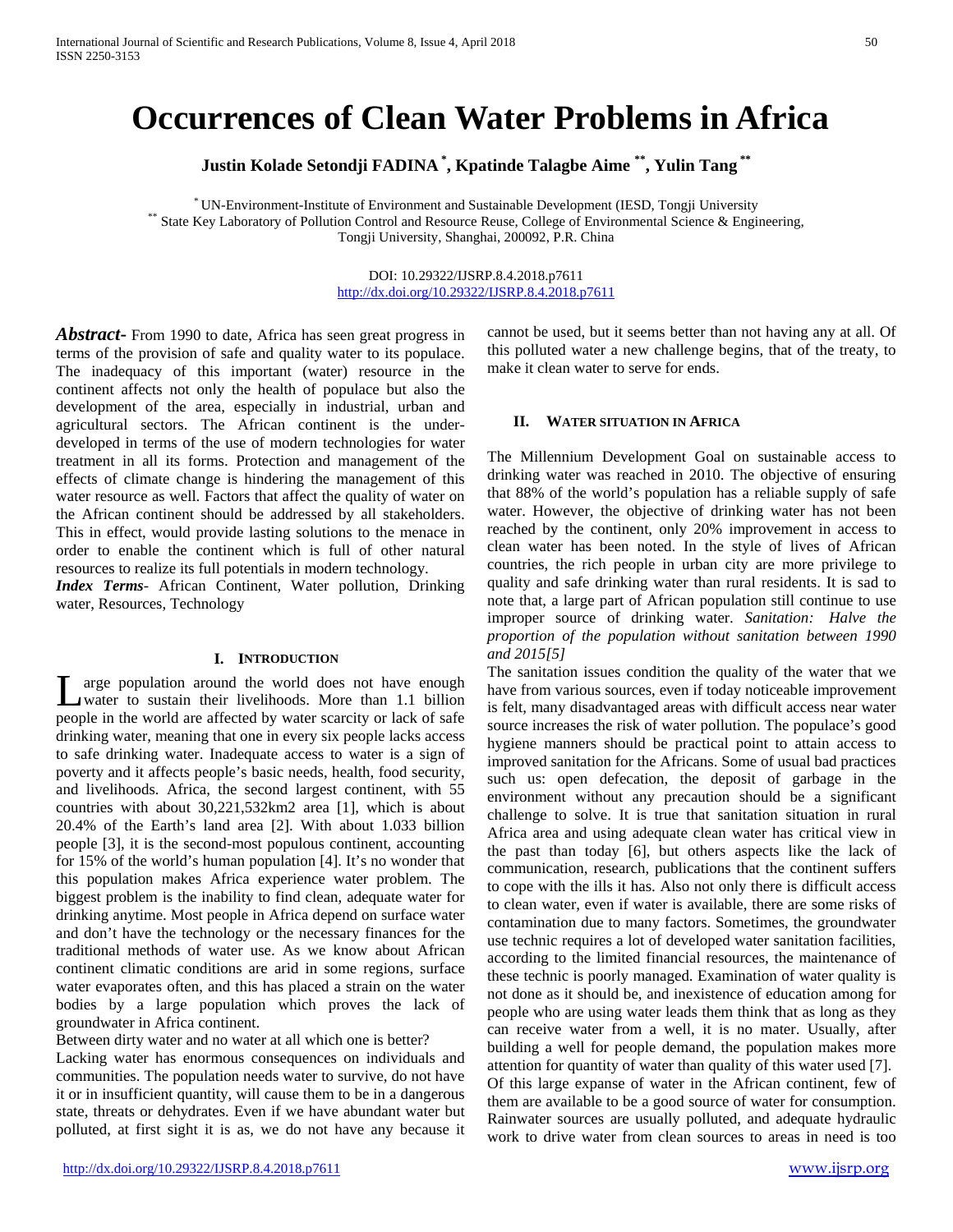expensive Groundwater is adequate resource to provide clean water to all the areas in Africa, especially in disadvantaged areas to avoid costly installations of the usual treatment systems, and this has the advantages of being naturally saved from bacterial pollution. However, Africa's limited technical capacity to secure natural water resources must prioritize public awareness. It is noted in some localities that water from sources close to the population is sometimes boiled or added some of the pharmaceutical products for domestic purposes. This archaic practice embodies a lack of knowledge of the risks of contamination and infections. Groundwater is not a good water resource guarantee, either, when it comes to giving clean water. Water pollution is caused by heavy metals, bacteria, and others, they contaminate not only the water sources but also the environment, which entrains the death of fish and the destruction of vegetation. In that case, it would be nice to protect groundwater be monitored frequently, which is expensive and requires a technical approach that most of the times are not present in rural areas [7].

Developed areas are confronted with different challenges to procure clean water and sanitation. The necessary control of the overcrowding in urban cities requires to ensure the quality in additional water supply source, the human waste generate in these agglomerations , are all factors that the continent should face to improve, their wastewater management systems. Because, these factors can create the pollution of natural water bodies, the dirty water use in irrigated agriculture, usual water supply, and environmental concerns for aquatic life due to the high concentration of pollutants into water bodies [8].

## *Access to water*

African countries have seen various evolution towards the Millennium Development Goal on water although on the same continent. North Africa has 92% coverage and was on track to meet its 94% target before 2015. However, 40% of the 783 million of Sub-Saharan Africa population experiences show that they live without access to an improved source of safe water from their area. Although the sources of drinking water are limited in Africa, the budget for the total coverage of this water is another problem, it is true that it requires great processing technology and precise techniques, but the continent must refer to his own realities while drawing inspiration from developed countries. Sub-Saharan Africa was behind on the objectives from the MDG meeting on water with just 61% water coverage for the population demand and with the non-resolution of this slow pace did not reach the 75% target set for the locality [9].

Research of 35 countries in Africa shows significant differences between the poorest and richest fifths of the population in both areas (rural and urban areas). The access to improved water sources is only possible for Over 90% of the richest people in urban cities, and most of them have piped water in their houses. Piped-in water was non-existent in 40% of poorest households in rural areas, and less than half of the population use all kind of dirty source of water in Figure 1 [9].



*Figure 1: The Millennium Development Goals Report 2012 [9]*

## *Access to sanitation*

Africa regions had the least improvement in progressing the MDG on sanitation. Although North Africa had a coverage of 90%, sub-Saharan Africa covers only 30% with an increase of 4% compared to 1990 in Figure 2. Cause of largest of human health and environment pollution due to basic unhealthy sanitation like wastewater disposal, open defecation, poor management of solid waste, and all these issues become a serious concern for the African government. The common practice of open defecation would be the important cause of fecal-oral transmission of disease with children being the most concern.



*Figure 2: snapshot of Drinking Water and Sanitation in Africa. 2012. [10]*

Although efforts and approaches are being made to provide a good quality of drinking water to the population in Africa, sanitation and hygiene systems led to various health complications, the spread of microbes by causing death within the localities [11]. For some of part in Africa (West/Central Africa), the clean water and sanitation situation need special urgency, as these localities have the biggest under-five mortality rate of all developing regions. Recurrent illness of cholera in both urban and rural areas underlines the poverty of this locality's basic living condition. The question of sanitation should not be about poverty but rather about education and how African population organizes his solid waste. Before it becomes an important issue, a concern of government for the protection of water sources, it should be the subject of daily habits. The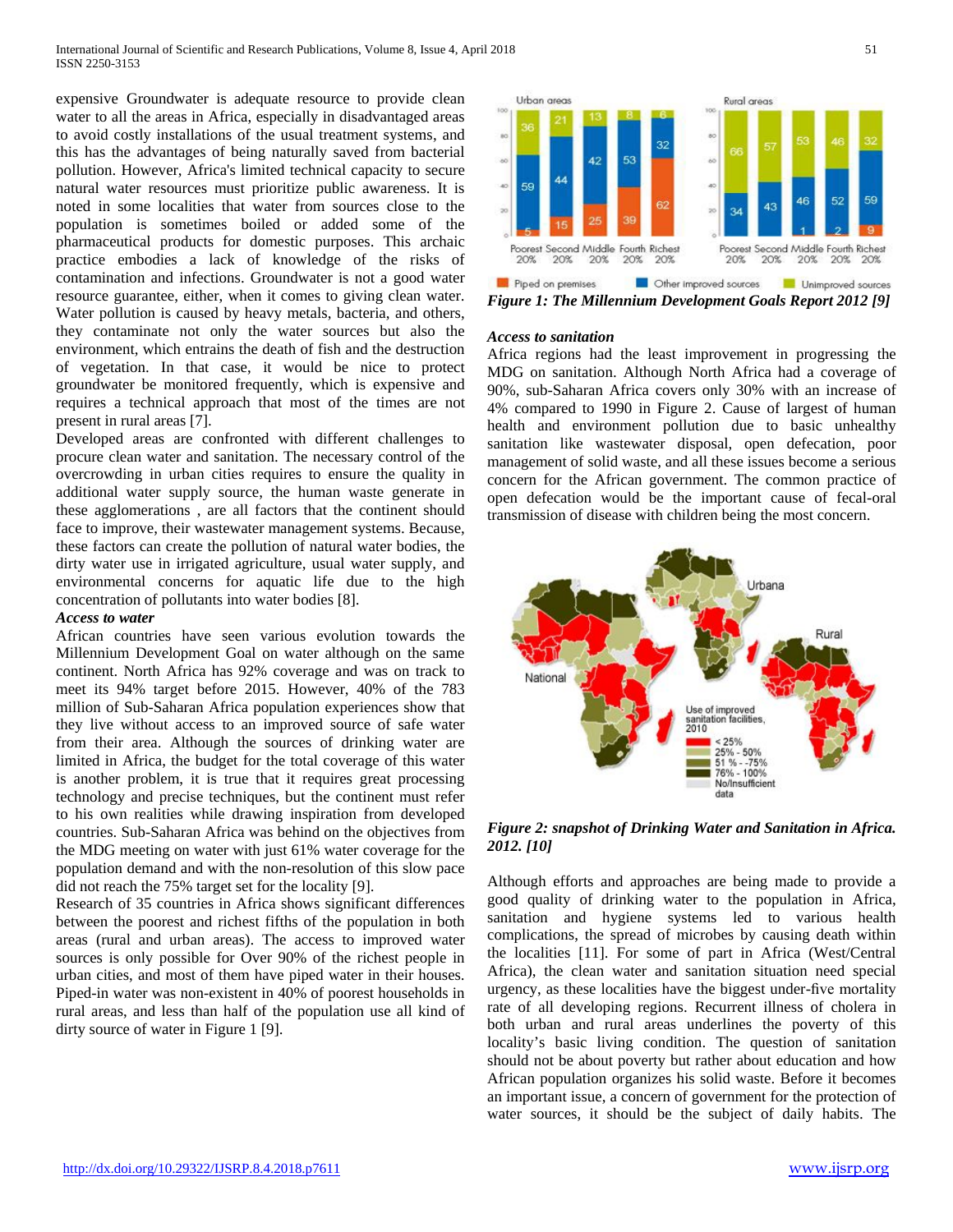continent needs more than ever contributions and experiences of other developed countries.

# **III. REASONS OF WATER POLLUTION IN AFRICA**

In African countries, there are many reasons analyzed behind the widespread of water pollution, come from people waste management to the industrial dumping in Figure 3.



*Figure 3: Different reasons of water pollution in Africa*

**Mining:** African continent's potential of producing many of the most precious minerals, has an advantage over other continents in the world. Although these benefits the respective African countries, the extraction process of these resources have seriously led to a poor quality of water source, because of the mismanagement of the process causes harmful substances to be observed in the water source. Thereby increasing the water pH and murkiness because of the mineral and salt present in the extractives making drinking water becoming unfit for human consumption.

**Agriculture:** Middle-income and emerging economy countries in Africa, agricultural pollution dominates contamination of water bodies compared pollution generated from settlements and industries. In general most of the chemical contaminant in the world's groundwater aquifers is nitrate from agriculture [12]. Most African economies rely on agriculture this explains hence the highest contributor to water pollution in the continent.

Overgrazing, bush clearing and plowing of soil, etc. has resulted in soil erosion. The economy of African countries is mostly based on agriculture for the majority not yet mechanized and often not far from water sources. This approximation to the water sources that sometimes facilitates irrigation causes contamination of the soil, water sources during rainfalls. Besides, the use of excreta and fertilizers in the agriculture production leads to vast amounts of phosphate and nitrates in water bodies. The pesticides on the other hand used in the farms also get carried into water bodies by surface runoff of the non-point source of pollution.

**Deforestation**: This phenomenon is being experienced in the world. However, deforestation is more rampant in African countries as they open more land for farming, settlement

especially urbanization and charcoal burning. Giving more explanation, deforestation is the process through which forests are cleared or destroyed without being replaced (Reforestation). This practice has caused negative environmental impacts, such as soil infertility which led to fertilization of soil using chemicals hence pollution of water through surface runoff.

Noted also, Africa is one of the world's leading timber exporters, increasing the deforestation phenomenon and exposing the continent to the consequences of climate change.

**Urbanization**: Overpopulation in urban areas complicates even more control disease outbreaks to ensure environment sanitation. The exposure to wastewater is noted that the less affluent population pays more water consumption than the rich, while rich urban areas are highly subsidized, that means the rich peoples are charged less for cleaner water [13].

Every year many people are moving from village to urban city. Normally, before 2030 Africa urbanization rate is predicted to attend the 50% mark. Even if this statistic of progress should be good news for African countries, it is worth pointing out that it also contributes to water pollution. Wastewater treatment might also become a problem as the urban population grows.

**The Rise of Industries**: Where waterborne sewerage systems are used to dispose of human excreta, the system tends to be used also for disposal of industrial waste, especially liquid discharges. Municipal sewage sludge may contain high concentrations of heavy metals, such as cadmium, lead, and chromium. Poisons in industrial discharges can quickly exceed the safety limit: levels about 10 or 20 times higher than those of municipal waste only [14]. Disposal of industrial waste by incineration or land-fill may also contaminate water sources if the waste filters into groundwater or drains to rivers. Heavy metals eventually accumulate in filter-feeding shellfish and plants.

**Poor Sanitation**: The waste treatment is the most important issue for most African countries, they do not have adequate technology to treat their wastes. Most of the households collect their waste to clog stagnant streams in alleys, which is driven by runoff water to public piping, to end up in water sources. Despite this unhealthy practice and non-coverage of proper water in those regions, these waters exposed to pests, bacteria, and other pollutants are used by populations. They also used it for other needs adding some pharmaceutical products this leads to loss human life.

**Politics**: Politics also plays a greater role in water problems in Africa. There are often many water sources that are shared by many countries. This has led to some conflicts, for example when one country has the dam construction project on a shared river. All decisions taken by African countries in sharing a source of water must be subject to co-management, in order to take into consideration all parameters of its security.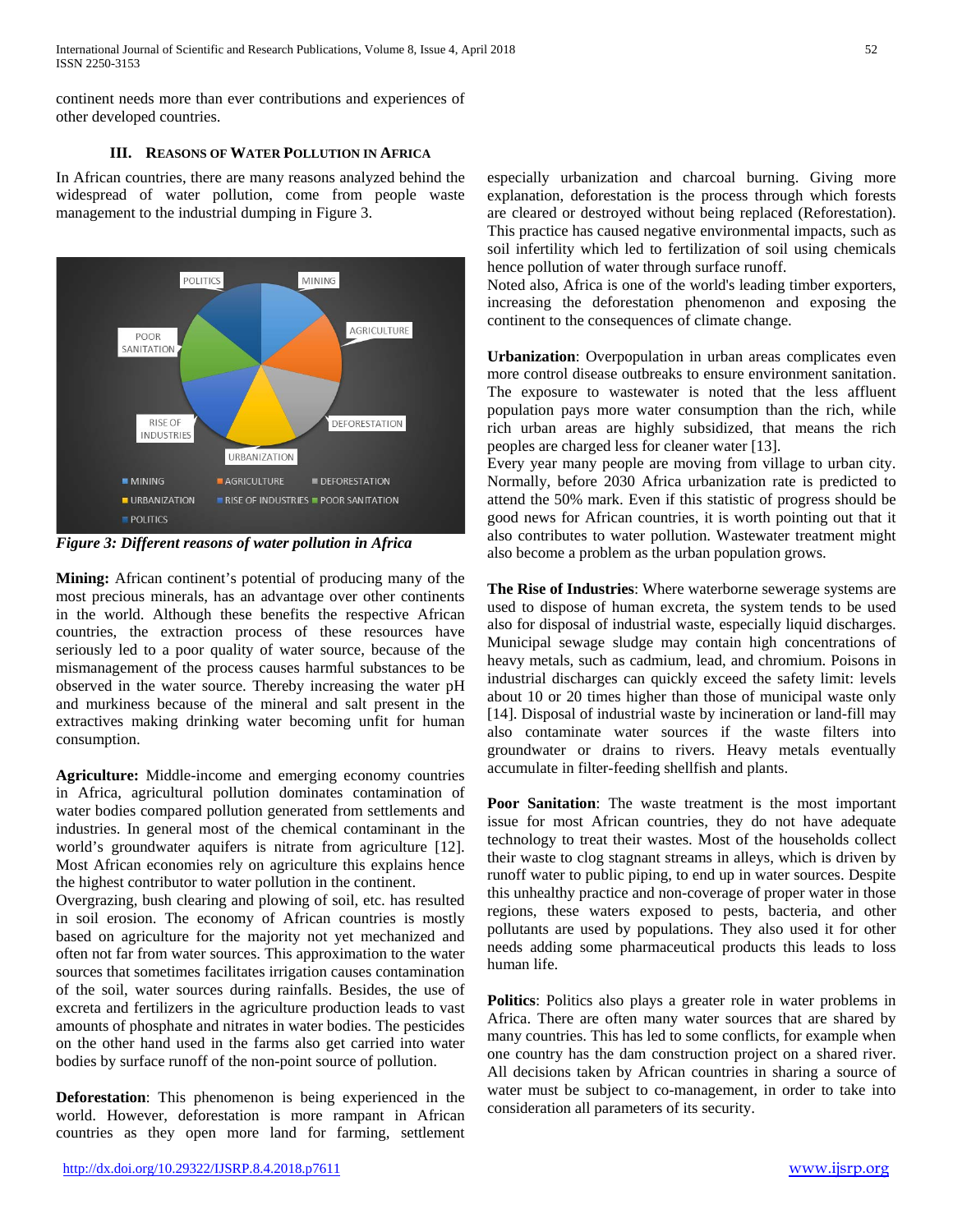## **IV. EFFECTS OF WATER POLLUTION IN AFRICA**

The implications of inadequate clean water and access to adequate sanitation are widespread. Young children die from dehydration and malnutrition, results of suffering from diarrheal illnesses that could be avoided by clean water and good hygiene [15]. Disease such as cholera is spread rampantly during the wet season. Women and young girls, who are the main role-players in accessing and carrying water, are prevented from doing incomegenerating work or attending school, as the majority of their day is often spent walking miles for their daily water needs. They are also at an increased risk for violence since they travel such great distances from their villages on a daily basis, and are even at risk when they must go to the edge of the village to find a private place to relieve themselves.

Various adverse effects come from water pollution which African continent suffers, such us:

## **Limited Access to Clean Water**

In general, streams that are close to residents, industries, fields of plantations or farms are more polluted by human activities. This means that there is the presence of chemicals products or other toxic substances into both ground and surface water that makes water inconsumable.

In other words, water pollution makes it unsafe for human use. With the increased rate of Africa population, without available clean water, water issue causes more damage we can think.

## **Agricultural and Food Supply**

When the polluted water runs through farmlands, the soil will become contaminated with harmful toxins that will affect the growth of plants already in the farms and those yet to be planted. Deforestation and urbanization also cause soil erosion which carries away the top fertile soil layers, stripping the soil of the essential nutrients needed by plants to grow. Above all, lack of sufficient water will make it impossible for plants to grow, and in most cases, they'll eventually dry out. Considering that agriculture is the backbone for most of the Africans countries. The effect of water pollution on farmland will cut short their food supply and leave many of them starving.

#### **Health Effects**

The African population as we know despite its increase, is decimated by a high mortality rate, especially the layer of children and adolescents. Lack of good hygiene, the unclean practices associated lack of sanitary infrastructure for needs, are the causes of most of the diseases in the continent. We are going to list the most common water-related infections in Africa:

**Cholera**: Cholera with his devastating effects: leg cramps, vomiting, and diarrhea, this causes dehydration effect within a short time on those that it affects. The ability to finish with cholera disease is still far from achievement in the continent, but notable progress has been observed in the Africans leaders actions to eradicate this evil that kills the youth of the future of the continent.

**Dengue Fever**: With effects like high fever, headaches, rashes, and pain, it is not as devastating as the previous. This fever is caused by mosquitos sting. Even not presenting enough cases of death, it leaves complications that affect the liver.

**Hepatitis**: It is a treatable disease especially with medical progress, but some of the African localities where water pollution is high, have difficult access to health care. It causes one to lose weight significantly, suffers from a lot of discomfort and pain and leads to fever. It is also known to cause diarrhea.

**Parasite**s: Parasites that exist in water which is untreated are known to be many. Water laying around in not well-sanitized conditions can be the habitat for parasites such as ringworm, scabies, and hookworm among others. If a person is exposed for a long time to these water sources or drinking from them regularly, they fall at risk of getting sick. Livestock also falls at risk of being infected as well, and they may pass on the parasites to people who eat the meat from them.

**Malaria**: Malaria is one of the biggest health challenges that Africa is facing. It is spread by the mosquitos that breed in the many dirty water pools. Swamps are one of them. Malaria is known to affect all, but the ones who are at most risk are children below five years as well as the pregnant mothers. They don't have the strong immunity to fight the disease. Shocking statistics on Water Situation in Africa.

# **Facts of the Water Situation in the African Continent:**

 $\Box$  Out of the 55 counties in Africa, 14 of them experience severe water shortage issue, and 11 more are expected to have the same experience in a few years to come. In simpler terms, it means that nearly 50% of the continent's population will be facing limited access to clean water

 $\Box$  In this continent, a total of 650 people lose their lives every day due to diarrhea that's water related. Most of the victims are pregnant women and underage children.

 $\Box$ In most of the African countries, you'd be surprised to find out that an average person consumes around 2.6- 5.2 gallons of water in a day. This is unlike the 158 gallons consumed by an average person in developed countries like the US. This is to mean that Africa doesn't always wash their hands, food or clothes to save the water for drinking/cooking. This might be a good source of poor hygiene infection across the continent.

 $\Box$  Out of all the rivers and lakes in Africa (Africa is home to 677 lakes btw), 80 are shared by more 1-2 or more countries. This often leads to political stress, where the parties interested to keep conflicting over the ownership/usage of the resources. And this makes the states unable to keep the water clean or readily available to its citizens.

Of the entire (huge) population residing in sub-Saharan Africa, only 16% enjoy access to clean water through the dedicated taps in their homes and yards. Part of the remaining population relies on community wells while the others gather the surface water from the nearby sources. Keeping in mind that this water isn't clean/filtered and might easily pose health risks to the entire population that relies on it.

One of the biggest problems facing Africa right now is lack of access to clean water that's safe for drinking/cooking. This comes from the fact that most of the continent's water is getting contaminated by various human activities- like mining,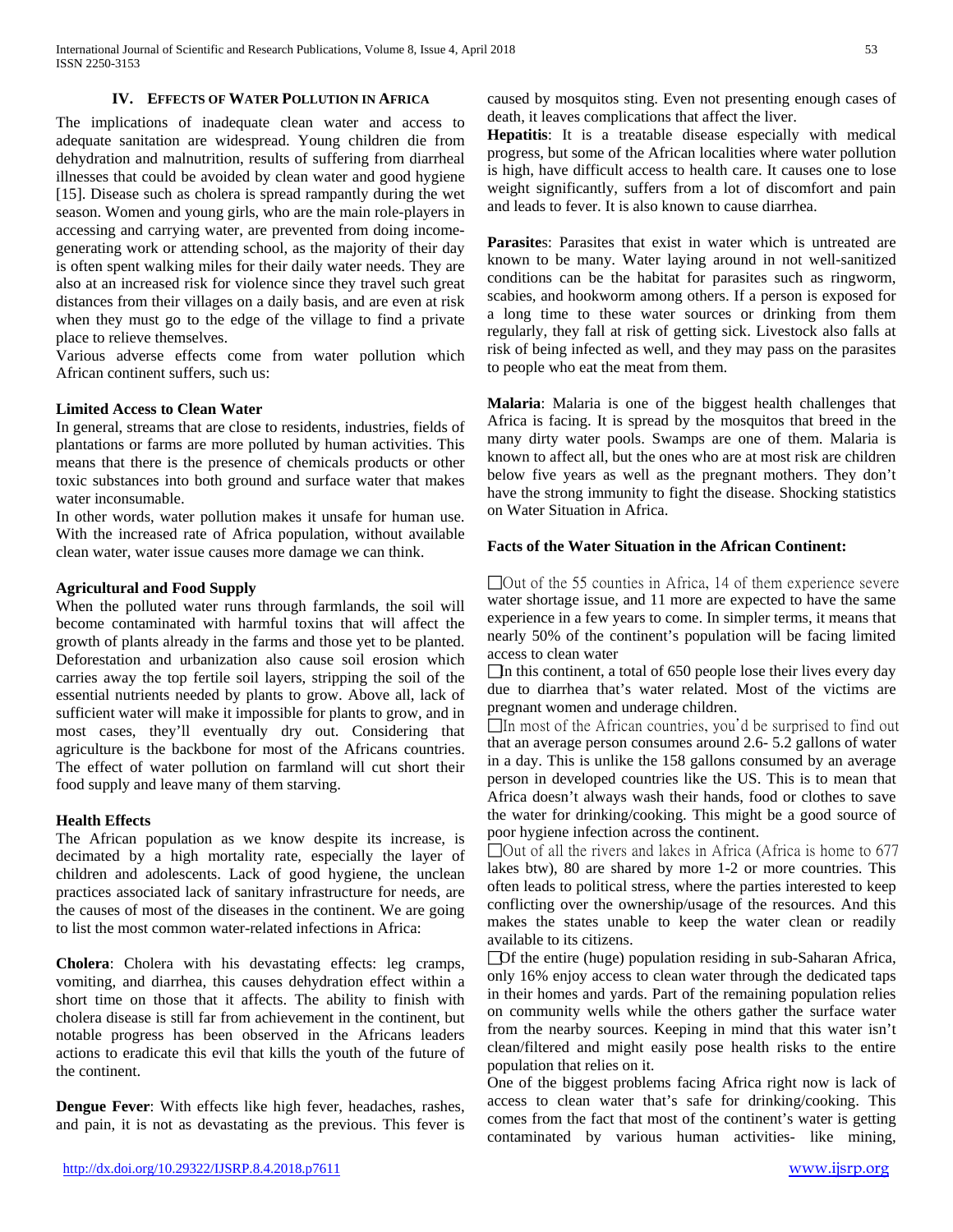urbanization, deforestation, industrial dumping, poor sanitation, agriculture, and even politics.

## **V. RESEARCH APPROACHES OF SOLUTIONS**

Based on the above analysis, we propose approaches of solutions to preserve and maintain access to quality and safe drinking water for African populations in the future:

Good governance of African institutions in charge of water management.

South-south cooperation between African states which have the same watercourse in common; for the sake of self-sufficiency while developing major joint projects, such as: dams, drinking water treatment plant for consumption.

A good policy of African countries on water management: water security, treatment, and distribution.

Raising awareness among the population, especially those living in deprived areas with limited access to drinking water, on the use and protection of this water resource

The development and enforcement of laws to regulate industries and those of the agricultural sector so as not to be a source of pollution

Extend the water management sector to other private international structures in order to share their know-how and expertise in the field with African states in view of the difficulties encountered in the sector; and where states will act as controllers and observers

And finally, to remove industrial facilities and farms from water sources

### **VI. CONCLUSION**

It is obvious that the realities of one continent to another are different, as are those of the two bordering countries, but science and technology are always the same anywhere. Africa in these realities and purging in its culture must be able to find the best ways to address and sensitize its population of the good ground of the preservation and the use of water for the well-being of all. The technical contribution of supplying water quality is the responsibility of the government in its water resources management policy. It is true that the financial capacity of African states often does not allow the realization of large-scale hydraulic projects, the option of a win-win partnership with the outside world must be considered.

#### **ACKNOWLEDGMENT**

This work was supported by and National Water Pollution Control and Treatment Key Technologies RD Program (2015ZX07402003-5).

#### **REFERENCES**

- [1] World Atlas. (2016). Geography statistics of Africa. Retrieved from <http://www.worldatlas.com/webimage/countrys/aflandst.htm>
- [2] The Royal Commonwealth Society. (2016). International networks: Africa. Retrieved from https://www.thercs.org/international-network/africa
- [3] World Population Review. (2015). Africa population 2015. Retrieved from http:worldpopulationreview.com /continents / Africa-population /
- [4] Population Reference Bureau. (2013). World population data sheet (produced by Ericha Gudmastad).Retrieved from www.prb.org.
- [5] Sanitation: Halve the proportion of the population without sanitation between 1990 and 2015
- [6] World Health Organization. (2006). Meeting the MDG drinking water and sanitation target: the urban and rural challenge of the decade. Retrieved from http://www.who.int/water\_sanitation\_health/monitoring/jmpfinal.pdf
- [7] Awuah, E., Nyarko, K.B., Owusu, P.A., & Osei-Bonsu, K. (2009). Small town water quality. Desalination, 248, 453-459.
- [8] Van Rooijen, D.J., Biggs, T.W., Smout, I., & Drechsel, P. (2009). Urban growth, wastewater production and use in irrigated agriculture: a comparative study of Accra, Addis Ababa and Hyderabad. Irrigation Drainage Systems, 24, 53-64.
- [9] The Millennium Development Goals Report 2012. United Nations, July 2012.
- [10] (A) snapshot of Drinking Water and Sanitation in Africa. 2012 Update. AMCOW WHO/UNICEF JMP, 2012.
- [11] What are slums and why do they exist? 21st Session of the Governing Council. 16-20 April 2007, Nairobi, Kenya. UN-Habitat, April, 2007.
- [12] WWAP. 2013. The United Nations World Water Development Report 2013. United Nations World Water Assessment Programme (WWAP). Paris, United Nations Educational, Scientific and Cultural Organization.
- [13] Fotso, J., Ezeh, A.C., Madise, N.J., & Ciera, J. (2007). Progress towards the child mortality millennium development goal in urban sub-Saharan Africa: they dynamics of population growth, immunization, and access to clean water. BMC Public Health, 7, 218.
- [14] Chang, Page and Asano 199.
- [15] Metwally, A.M., Ibrahim, N.A., Saad, A., & Abu El-Ela, M.H. (2006). Improving the roles of rural women in health and environmental issues. International Journal of Environmental Health Research, 16(2), 133-144.

#### **AUTHORS**

**First Author** – FADINA Kolade Setondji Justin, Master's Degree Candidate, College of Environmental Science and Engineering, UN-Environment-Institute of Environment and Sustainable Development (IESD), Tongji University, Shanghai, China, Phone:+8615026444145 E-mail[: Siloeintersarl1@yahoo.fr](mailto:Siloeintersarl1@yahoo.fr)

**Second Author** – KPATINDE Talagbe Aime, Mater Degree Candidate, Tongji University, College of Environmental Science and Engineering, UN-Environment-Institute of Environment and Sustainable Development (IESD), Shanghai, China. Phone: +86 13120697573. E-mail[: ktalagbeaime@gmail.com,](mailto:ktalagbeaime@gmail.com)

**Third Author** – Prof. **Yulin Tang,** State Key Laboratory of Pollution Control and Resource Reuse, College of Environmental Science & Engineering, Tongji University, Shanghai, 200092, P.R. China Phone:+86 E-mail[: tangtongji@126.com](mailto:tangtongji@126.com)

**Correspondence Author** – Prof. **Yulin Tang,** State Key Laboratory of Pollution Control and Resource Reuse, College of Environmental Science & Engineering, Tongji University, Shanghai, 200092, P.R. China Phone:+86 13651769706 E-mail[: tangtongji@126.com](mailto:tangtongji@126.com)